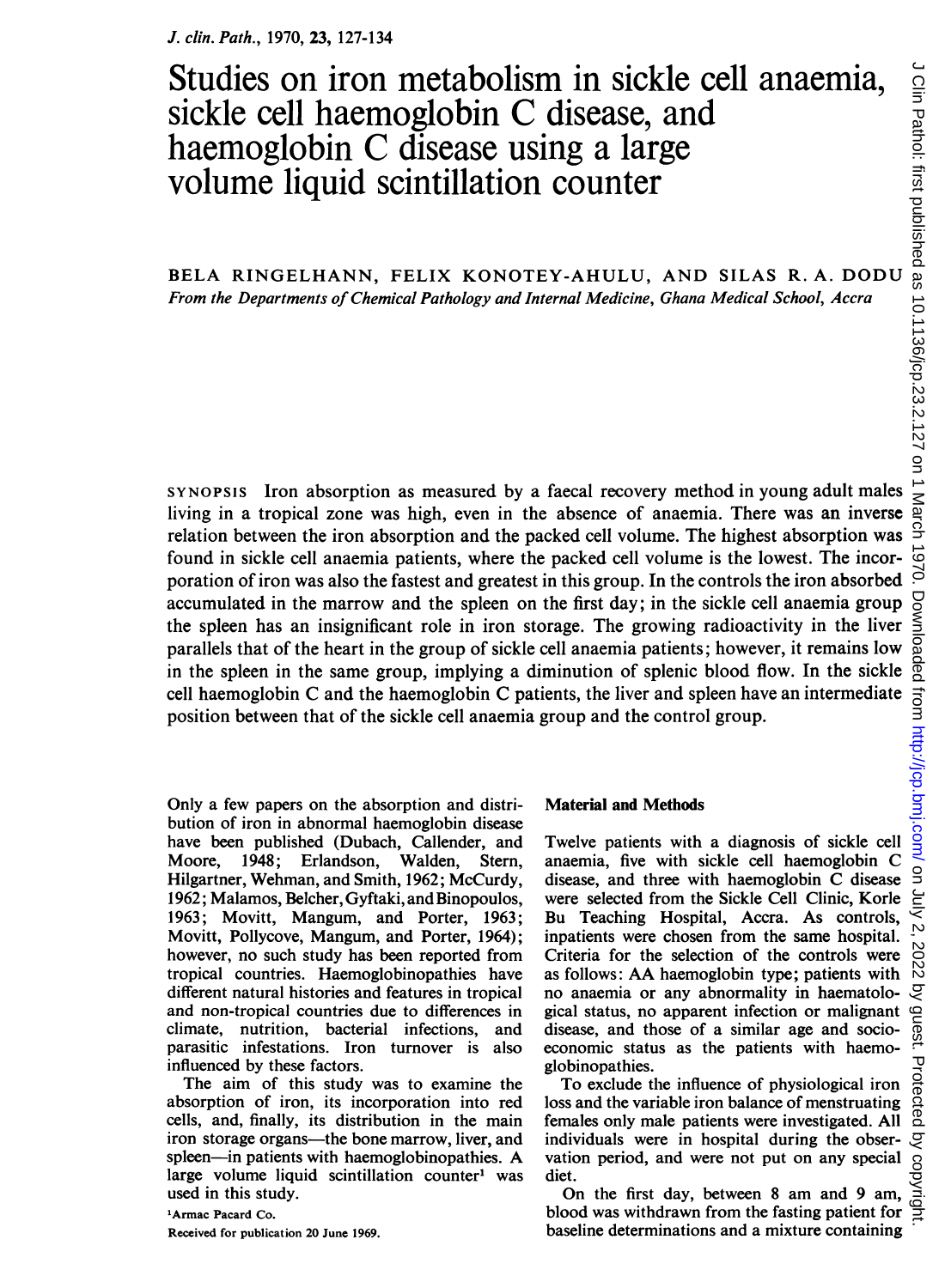|                                 |             |          | 5 $\mu$ Ci of <sup>59</sup> Fe (ferric citrate,<br>5 mg of ferrous sulphate, and 100 mg of ascorbic<br>acid dissolved in 200 ml of water was given<br>orally. Three standards were prepared, one for<br>blood, one for faecal, and one for surface body<br>counting. The patients fasted for four hours after<br>taking the mixture, and blood was collected after<br>one, two, and four hours on the first day and once<br>daily from the second day onwards. After<br>centrifugation the radioactivity of the plasma and<br>red cells was measured in a well-type scintillation<br>counter with a sodium iodide crystal. The stan-<br>dard was counted together with the daily samples.<br>With the large-volume liquid scintillation<br>counter, it was not necessary to concentrate the<br>faecal sample. Faeces were collected daily in a<br>cylindrical container, 15 cm long by 10 cm in<br>diameter, manufactured for the purpose from<br>non-wettable paper. The standard was counted<br>simultaneously in a bottle of similar size to the | Amersham),                      | faeces container, filled to a depth of about 2 in<br>$(5 \text{ cm})$ with the radioactive solution. This was<br>approximately the average height of the specimen<br>in the container. The scintillation detection $b\overline{\mathbf{\ddot{\pi}}}$<br>diameter photomultiplier (15 cm $\times$ 7.5 cm) was<br>fairly uniform. Serial counts to check the efficer-<br>ency were made by placing a $^{59}Fe$ solution in $\frac{6}{9}$<br>1.5 cm diameter test tube in different parts of the<br>chamber.<br>Surface body counting, over the spleen, liveg<br>heart, and sacrum, was carried out in four control-<br>patients, seven sickle cell anaemia cases, five<br>sickle cell haemoglobin C, and three haemog<br>globin C patients, on the first and fourth hour on-<br>day one, and once daily on the following days for<br>eight to ten days, using a $2.54 \times 17.4$ cm sodium<br>iodide crystal.<br>The standard was counter<br>simultaneously.<br>Iron incorporation into the red cells was alsb<br>calculated on the seventh or eighth day, using<br>$\mathsf{S}$ |                  |                                            |                          |                                                                    |
|---------------------------------|-------------|----------|-----------------------------------------------------------------------------------------------------------------------------------------------------------------------------------------------------------------------------------------------------------------------------------------------------------------------------------------------------------------------------------------------------------------------------------------------------------------------------------------------------------------------------------------------------------------------------------------------------------------------------------------------------------------------------------------------------------------------------------------------------------------------------------------------------------------------------------------------------------------------------------------------------------------------------------------------------------------------------------------------------------------------------------------------------|---------------------------------|----------------------------------------------------------------------------------------------------------------------------------------------------------------------------------------------------------------------------------------------------------------------------------------------------------------------------------------------------------------------------------------------------------------------------------------------------------------------------------------------------------------------------------------------------------------------------------------------------------------------------------------------------------------------------------------------------------------------------------------------------------------------------------------------------------------------------------------------------------------------------------------------------------------------------------------------------------------------------------------------------------------------------------------------------------------------------------|------------------|--------------------------------------------|--------------------------|--------------------------------------------------------------------|
| Case No.                        | $Age$ $PCV$ |          | Serum Iron<br>$(\mu g / 100 \; \text{ml})$                                                                                                                                                                                                                                                                                                                                                                                                                                                                                                                                                                                                                                                                                                                                                                                                                                                                                                                                                                                                          | (100 ml)                        | TIBC (µg Percentage 59 Fe<br>Absorbed                                                                                                                                                                                                                                                                                                                                                                                                                                                                                                                                                                                                                                                                                                                                                                                                                                                                                                                                                                                                                                            | Fe Incorporated  | <b>Stool Parasites</b><br>(in pcp)         | Spleen                   | $\frac{\sum_{\text{Liver}}}{\sum_{\substack{\text{B}}{\text{D}}}}$ |
| Control group                   |             |          |                                                                                                                                                                                                                                                                                                                                                                                                                                                                                                                                                                                                                                                                                                                                                                                                                                                                                                                                                                                                                                                     |                                 |                                                                                                                                                                                                                                                                                                                                                                                                                                                                                                                                                                                                                                                                                                                                                                                                                                                                                                                                                                                                                                                                                  |                  |                                            |                          | 026                                                                |
| Ŧ                               | 15          | 42       | 140                                                                                                                                                                                                                                                                                                                                                                                                                                                                                                                                                                                                                                                                                                                                                                                                                                                                                                                                                                                                                                                 | 403                             | 28.9                                                                                                                                                                                                                                                                                                                                                                                                                                                                                                                                                                                                                                                                                                                                                                                                                                                                                                                                                                                                                                                                             | $20-9$           | Hookworm 10                                |                          |                                                                    |
| $\overline{\mathbf{c}}$         | 32          | 41       | 75                                                                                                                                                                                                                                                                                                                                                                                                                                                                                                                                                                                                                                                                                                                                                                                                                                                                                                                                                                                                                                                  | 241                             | $85 - 1$                                                                                                                                                                                                                                                                                                                                                                                                                                                                                                                                                                                                                                                                                                                                                                                                                                                                                                                                                                                                                                                                         | 46.0             | Hookworm 4                                 |                          |                                                                    |
| 3<br>4                          | 35<br>26    | 36<br>37 | 60<br>110                                                                                                                                                                                                                                                                                                                                                                                                                                                                                                                                                                                                                                                                                                                                                                                                                                                                                                                                                                                                                                           | 239<br>421                      | $78-4$<br>58.6                                                                                                                                                                                                                                                                                                                                                                                                                                                                                                                                                                                                                                                                                                                                                                                                                                                                                                                                                                                                                                                                   | 52.0<br>45.0     | Hookworm 6<br>Hookworm 20                  | $\sim$                   | Downloaded                                                         |
| 5                               | 54          | 43       | 90                                                                                                                                                                                                                                                                                                                                                                                                                                                                                                                                                                                                                                                                                                                                                                                                                                                                                                                                                                                                                                                  | 284                             | 4.9                                                                                                                                                                                                                                                                                                                                                                                                                                                                                                                                                                                                                                                                                                                                                                                                                                                                                                                                                                                                                                                                              |                  | Hookworm 4                                 | $\sim$                   |                                                                    |
| 6                               | 50          | 41       | 50                                                                                                                                                                                                                                                                                                                                                                                                                                                                                                                                                                                                                                                                                                                                                                                                                                                                                                                                                                                                                                                  | -                               | 150                                                                                                                                                                                                                                                                                                                                                                                                                                                                                                                                                                                                                                                                                                                                                                                                                                                                                                                                                                                                                                                                              |                  | No ova or parasites                        |                          |                                                                    |
| 7                               | 41          | 42       | 120                                                                                                                                                                                                                                                                                                                                                                                                                                                                                                                                                                                                                                                                                                                                                                                                                                                                                                                                                                                                                                                 | -                               | 67.0                                                                                                                                                                                                                                                                                                                                                                                                                                                                                                                                                                                                                                                                                                                                                                                                                                                                                                                                                                                                                                                                             | -                | No ova or parasites                        | $\overline{\phantom{a}}$ |                                                                    |
| s                               | 35          | 43       | 50                                                                                                                                                                                                                                                                                                                                                                                                                                                                                                                                                                                                                                                                                                                                                                                                                                                                                                                                                                                                                                                  | 315                             | $59 - 7$                                                                                                                                                                                                                                                                                                                                                                                                                                                                                                                                                                                                                                                                                                                                                                                                                                                                                                                                                                                                                                                                         |                  | Entamoeba coli                             |                          |                                                                    |
| 9                               | 23          | 39       | $\sim$                                                                                                                                                                                                                                                                                                                                                                                                                                                                                                                                                                                                                                                                                                                                                                                                                                                                                                                                                                                                                                              | ----                            | 62.0                                                                                                                                                                                                                                                                                                                                                                                                                                                                                                                                                                                                                                                                                                                                                                                                                                                                                                                                                                                                                                                                             |                  | No ova or parasites                        | $\overline{a}$           |                                                                    |
| 10                              | 43          | 44       | 106                                                                                                                                                                                                                                                                                                                                                                                                                                                                                                                                                                                                                                                                                                                                                                                                                                                                                                                                                                                                                                                 | 256                             | 44.6                                                                                                                                                                                                                                                                                                                                                                                                                                                                                                                                                                                                                                                                                                                                                                                                                                                                                                                                                                                                                                                                             |                  | Hookworm 10                                | $\sim$                   |                                                                    |
| 11<br>12                        | 24<br>23    | 40<br>45 | 146<br>---                                                                                                                                                                                                                                                                                                                                                                                                                                                                                                                                                                                                                                                                                                                                                                                                                                                                                                                                                                                                                                          | 265<br>$\overline{\phantom{0}}$ | 60.9<br>59.5                                                                                                                                                                                                                                                                                                                                                                                                                                                                                                                                                                                                                                                                                                                                                                                                                                                                                                                                                                                                                                                                     |                  | No ova or parasites<br>No ova or parasites | $\sim$                   |                                                                    |
|                                 |             |          |                                                                                                                                                                                                                                                                                                                                                                                                                                                                                                                                                                                                                                                                                                                                                                                                                                                                                                                                                                                                                                                     |                                 |                                                                                                                                                                                                                                                                                                                                                                                                                                                                                                                                                                                                                                                                                                                                                                                                                                                                                                                                                                                                                                                                                  |                  |                                            |                          |                                                                    |
| Mean                            | 33          | 41       | 94.7                                                                                                                                                                                                                                                                                                                                                                                                                                                                                                                                                                                                                                                                                                                                                                                                                                                                                                                                                                                                                                                | 303                             | 52.8                                                                                                                                                                                                                                                                                                                                                                                                                                                                                                                                                                                                                                                                                                                                                                                                                                                                                                                                                                                                                                                                             | 40.9             |                                            |                          | from http://jcp.bmj.com/                                           |
| Sickle cell anaemia group       |             |          |                                                                                                                                                                                                                                                                                                                                                                                                                                                                                                                                                                                                                                                                                                                                                                                                                                                                                                                                                                                                                                                     |                                 |                                                                                                                                                                                                                                                                                                                                                                                                                                                                                                                                                                                                                                                                                                                                                                                                                                                                                                                                                                                                                                                                                  |                  |                                            |                          |                                                                    |
| 1                               | 10          | 18       | 118                                                                                                                                                                                                                                                                                                                                                                                                                                                                                                                                                                                                                                                                                                                                                                                                                                                                                                                                                                                                                                                 | 239                             | 92.5                                                                                                                                                                                                                                                                                                                                                                                                                                                                                                                                                                                                                                                                                                                                                                                                                                                                                                                                                                                                                                                                             | $80-0$           | No ova or parasites                        |                          |                                                                    |
| 2                               | 14          | 24       | 20                                                                                                                                                                                                                                                                                                                                                                                                                                                                                                                                                                                                                                                                                                                                                                                                                                                                                                                                                                                                                                                  | 346                             | $86 - 2$                                                                                                                                                                                                                                                                                                                                                                                                                                                                                                                                                                                                                                                                                                                                                                                                                                                                                                                                                                                                                                                                         |                  | No ova or parasites                        | H.,                      |                                                                    |
| 3                               | 17          | 27       | 34                                                                                                                                                                                                                                                                                                                                                                                                                                                                                                                                                                                                                                                                                                                                                                                                                                                                                                                                                                                                                                                  | 241                             | 69.5                                                                                                                                                                                                                                                                                                                                                                                                                                                                                                                                                                                                                                                                                                                                                                                                                                                                                                                                                                                                                                                                             |                  | No ova or parasites                        |                          |                                                                    |
| 4                               | 17          | 25       |                                                                                                                                                                                                                                                                                                                                                                                                                                                                                                                                                                                                                                                                                                                                                                                                                                                                                                                                                                                                                                                     |                                 | 94.5                                                                                                                                                                                                                                                                                                                                                                                                                                                                                                                                                                                                                                                                                                                                                                                                                                                                                                                                                                                                                                                                             |                  | No ova or parasites                        |                          |                                                                    |
| 5<br>6                          | 30<br>30    | 22<br>24 | 60<br>96                                                                                                                                                                                                                                                                                                                                                                                                                                                                                                                                                                                                                                                                                                                                                                                                                                                                                                                                                                                                                                            | 241<br>220                      | 41.3<br>66.9                                                                                                                                                                                                                                                                                                                                                                                                                                                                                                                                                                                                                                                                                                                                                                                                                                                                                                                                                                                                                                                                     | 60.0             | No ova or parasites<br>No ova or parasites |                          |                                                                    |
| $\overline{\boldsymbol{\eta}}$  | 16          | 17       | 80                                                                                                                                                                                                                                                                                                                                                                                                                                                                                                                                                                                                                                                                                                                                                                                                                                                                                                                                                                                                                                                  | 241                             | 93.9                                                                                                                                                                                                                                                                                                                                                                                                                                                                                                                                                                                                                                                                                                                                                                                                                                                                                                                                                                                                                                                                             |                  | Hookworm 15                                |                          | $\overline{S}$                                                     |
| 8                               | 18          | 29       | 70                                                                                                                                                                                                                                                                                                                                                                                                                                                                                                                                                                                                                                                                                                                                                                                                                                                                                                                                                                                                                                                  | 265                             | 27.2                                                                                                                                                                                                                                                                                                                                                                                                                                                                                                                                                                                                                                                                                                                                                                                                                                                                                                                                                                                                                                                                             | $6-2$            | No ova or parasites                        |                          |                                                                    |
| 9                               | 18          | 17       | 170                                                                                                                                                                                                                                                                                                                                                                                                                                                                                                                                                                                                                                                                                                                                                                                                                                                                                                                                                                                                                                                 | 242                             | 71.5                                                                                                                                                                                                                                                                                                                                                                                                                                                                                                                                                                                                                                                                                                                                                                                                                                                                                                                                                                                                                                                                             | $60-0$           | No ova or parasites                        |                          |                                                                    |
| 10                              | 17          | 15       | 270                                                                                                                                                                                                                                                                                                                                                                                                                                                                                                                                                                                                                                                                                                                                                                                                                                                                                                                                                                                                                                                 | 316                             | 62.4                                                                                                                                                                                                                                                                                                                                                                                                                                                                                                                                                                                                                                                                                                                                                                                                                                                                                                                                                                                                                                                                             | 70.3             | No ova or parasites                        |                          |                                                                    |
| 11<br>12                        | 25<br>24    | 26<br>26 | 126<br>100                                                                                                                                                                                                                                                                                                                                                                                                                                                                                                                                                                                                                                                                                                                                                                                                                                                                                                                                                                                                                                          | 285<br>316                      | 98.0<br>86.0                                                                                                                                                                                                                                                                                                                                                                                                                                                                                                                                                                                                                                                                                                                                                                                                                                                                                                                                                                                                                                                                     | 83.0             | No ova or parasites<br>No ova or parasites |                          |                                                                    |
| Mean                            | $19-6$      | 22.5     | 104                                                                                                                                                                                                                                                                                                                                                                                                                                                                                                                                                                                                                                                                                                                                                                                                                                                                                                                                                                                                                                                 | 268                             | 74.1                                                                                                                                                                                                                                                                                                                                                                                                                                                                                                                                                                                                                                                                                                                                                                                                                                                                                                                                                                                                                                                                             | 60.0             |                                            |                          | 2022 by guest.                                                     |
| Sickle cell haemoglobin C group |             |          |                                                                                                                                                                                                                                                                                                                                                                                                                                                                                                                                                                                                                                                                                                                                                                                                                                                                                                                                                                                                                                                     |                                 |                                                                                                                                                                                                                                                                                                                                                                                                                                                                                                                                                                                                                                                                                                                                                                                                                                                                                                                                                                                                                                                                                  |                  |                                            |                          |                                                                    |
| 1                               | 30          | 30       | 60                                                                                                                                                                                                                                                                                                                                                                                                                                                                                                                                                                                                                                                                                                                                                                                                                                                                                                                                                                                                                                                  | 571                             | 81.3                                                                                                                                                                                                                                                                                                                                                                                                                                                                                                                                                                                                                                                                                                                                                                                                                                                                                                                                                                                                                                                                             | 64.0             | No ova or parasites                        |                          |                                                                    |
| $\overline{\mathbf{c}}$         | 13          | 31       | 80                                                                                                                                                                                                                                                                                                                                                                                                                                                                                                                                                                                                                                                                                                                                                                                                                                                                                                                                                                                                                                                  | 403                             | $70-4$                                                                                                                                                                                                                                                                                                                                                                                                                                                                                                                                                                                                                                                                                                                                                                                                                                                                                                                                                                                                                                                                           | 60.0             | No ova or parasites                        |                          |                                                                    |
| 3                               | 21          | 31       | 100                                                                                                                                                                                                                                                                                                                                                                                                                                                                                                                                                                                                                                                                                                                                                                                                                                                                                                                                                                                                                                                 | 269                             | 42.2                                                                                                                                                                                                                                                                                                                                                                                                                                                                                                                                                                                                                                                                                                                                                                                                                                                                                                                                                                                                                                                                             | 36.0             | No ova or parasites                        | $\pm$                    |                                                                    |
| 4<br>5                          | 19<br>13    | 35<br>28 | 220<br>80                                                                                                                                                                                                                                                                                                                                                                                                                                                                                                                                                                                                                                                                                                                                                                                                                                                                                                                                                                                                                                           | 271<br>330                      | 53.3<br>$86 - 4$                                                                                                                                                                                                                                                                                                                                                                                                                                                                                                                                                                                                                                                                                                                                                                                                                                                                                                                                                                                                                                                                 | 38.6<br>46.0     | Hookworm 6<br>No ova or parasites          |                          |                                                                    |
| Mean                            | 19          | 31       | 108                                                                                                                                                                                                                                                                                                                                                                                                                                                                                                                                                                                                                                                                                                                                                                                                                                                                                                                                                                                                                                                 | 369                             | 66.5                                                                                                                                                                                                                                                                                                                                                                                                                                                                                                                                                                                                                                                                                                                                                                                                                                                                                                                                                                                                                                                                             | 48.8             |                                            |                          | Protected by copyright.                                            |
| Haemoglobin C group             |             |          |                                                                                                                                                                                                                                                                                                                                                                                                                                                                                                                                                                                                                                                                                                                                                                                                                                                                                                                                                                                                                                                     |                                 |                                                                                                                                                                                                                                                                                                                                                                                                                                                                                                                                                                                                                                                                                                                                                                                                                                                                                                                                                                                                                                                                                  |                  |                                            |                          |                                                                    |
| 1                               | 20          | 35       | 50                                                                                                                                                                                                                                                                                                                                                                                                                                                                                                                                                                                                                                                                                                                                                                                                                                                                                                                                                                                                                                                  | 385                             | 56                                                                                                                                                                                                                                                                                                                                                                                                                                                                                                                                                                                                                                                                                                                                                                                                                                                                                                                                                                                                                                                                               | 38.0             | No ova or parasites                        | $+ +$                    |                                                                    |
| 2                               | 35          | 36       | 60                                                                                                                                                                                                                                                                                                                                                                                                                                                                                                                                                                                                                                                                                                                                                                                                                                                                                                                                                                                                                                                  | 119                             | 38                                                                                                                                                                                                                                                                                                                                                                                                                                                                                                                                                                                                                                                                                                                                                                                                                                                                                                                                                                                                                                                                               | $30-0$           | Ascaris 2                                  |                          |                                                                    |
| 3<br>Mean                       | 42<br>32    | 31<br>34 | 80<br>63                                                                                                                                                                                                                                                                                                                                                                                                                                                                                                                                                                                                                                                                                                                                                                                                                                                                                                                                                                                                                                            | 301<br>268                      | 76.5<br>57.0                                                                                                                                                                                                                                                                                                                                                                                                                                                                                                                                                                                                                                                                                                                                                                                                                                                                                                                                                                                                                                                                     | $58 - 0$<br>42.0 | No ova or parasites                        |                          |                                                                    |
|                                 |             |          |                                                                                                                                                                                                                                                                                                                                                                                                                                                                                                                                                                                                                                                                                                                                                                                                                                                                                                                                                                                                                                                     |                                 |                                                                                                                                                                                                                                                                                                                                                                                                                                                                                                                                                                                                                                                                                                                                                                                                                                                                                                                                                                                                                                                                                  |                  |                                            |                          |                                                                    |

Table I Iron absorption and incorporation in all four groups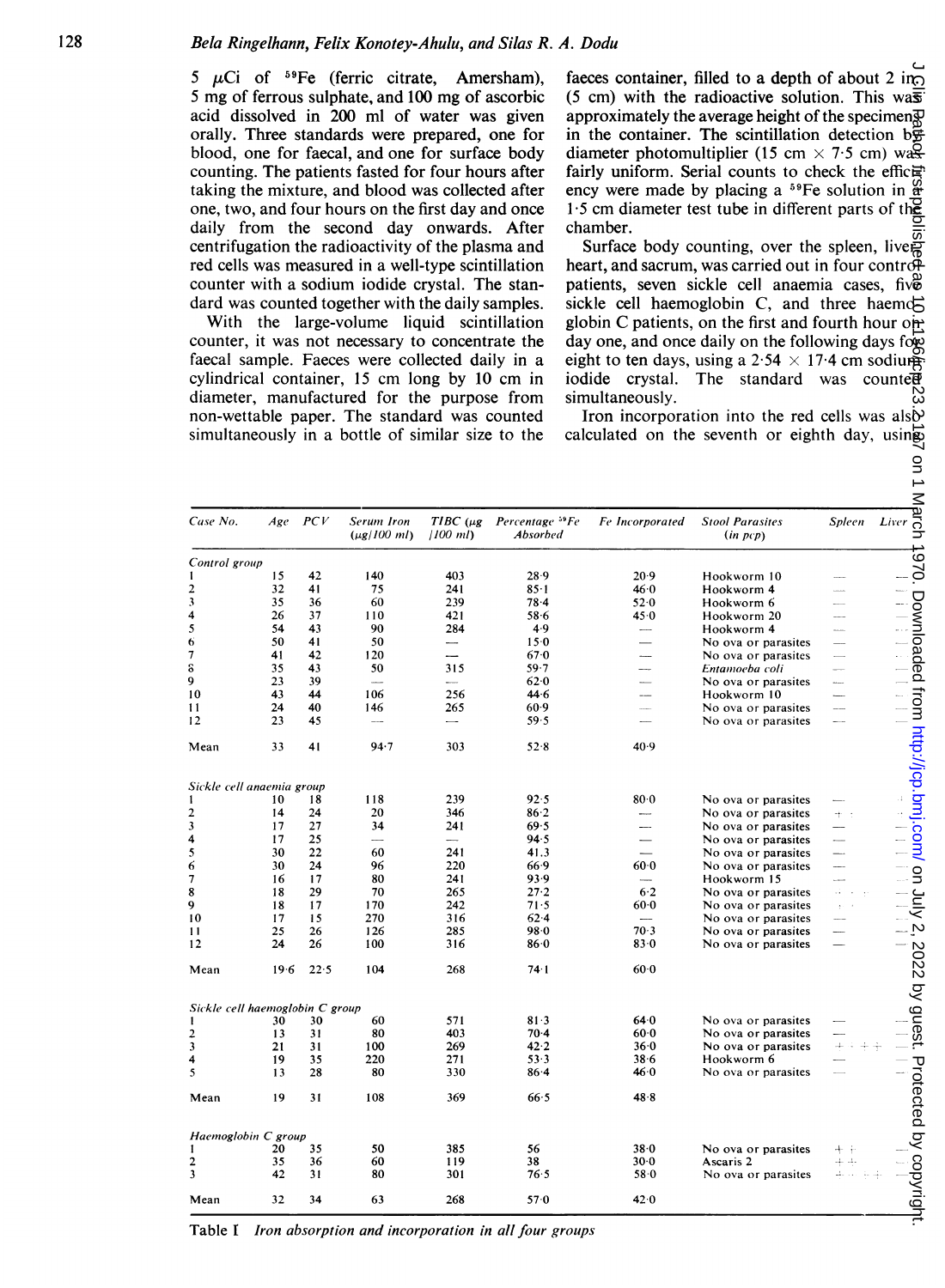

129

Fig. <sup>1</sup> The percentage of the iron absorbed measured by faecal recovery in the 35 patients studied. (SSsickle cell anaemia patients, SC sickle cell haemoglobin C patients, and CC-haemoglobin C patients).

the equation:

#### counts per minutes in total red cells

total counts per minute administered Blood volume was calculated on a basis of 80 ml/kg body weight. Serum iron was measured by Ramsay's method (Ramsay, 1953) modified by that of Ringelhann (1956). The total ironbinding capacity was determined by Ramsay's (1957) method.

#### Results

IRON ABSORPTION AND INCORPORATION Table <sup>I</sup> contains the data on age, packed cell volume (PCV), serum iron, total iron-binding. capacity, the percentage of iron absorbed as  $\heartsuit$ measured by the faecal recovery method, the percentage of the iron incorporated into the red<sub>o</sub> cells, and the degree of liver and splenic enlargement. From Table I and Fig. 1, a gradual increaseof the iron absorption can be seen. The lowest<sup>of</sup> average absorption was found in the control



Fig. 2 Radioactivity in the blood in the sickle cell Fig. 3 Radioactivity in the blood in the sickle cell $\frac{1}{2}$ anaemia patients  $(SS)$  and the control group. haemoglobin  $C (SC)$  and haemoglobin  $C (CC)$  patients.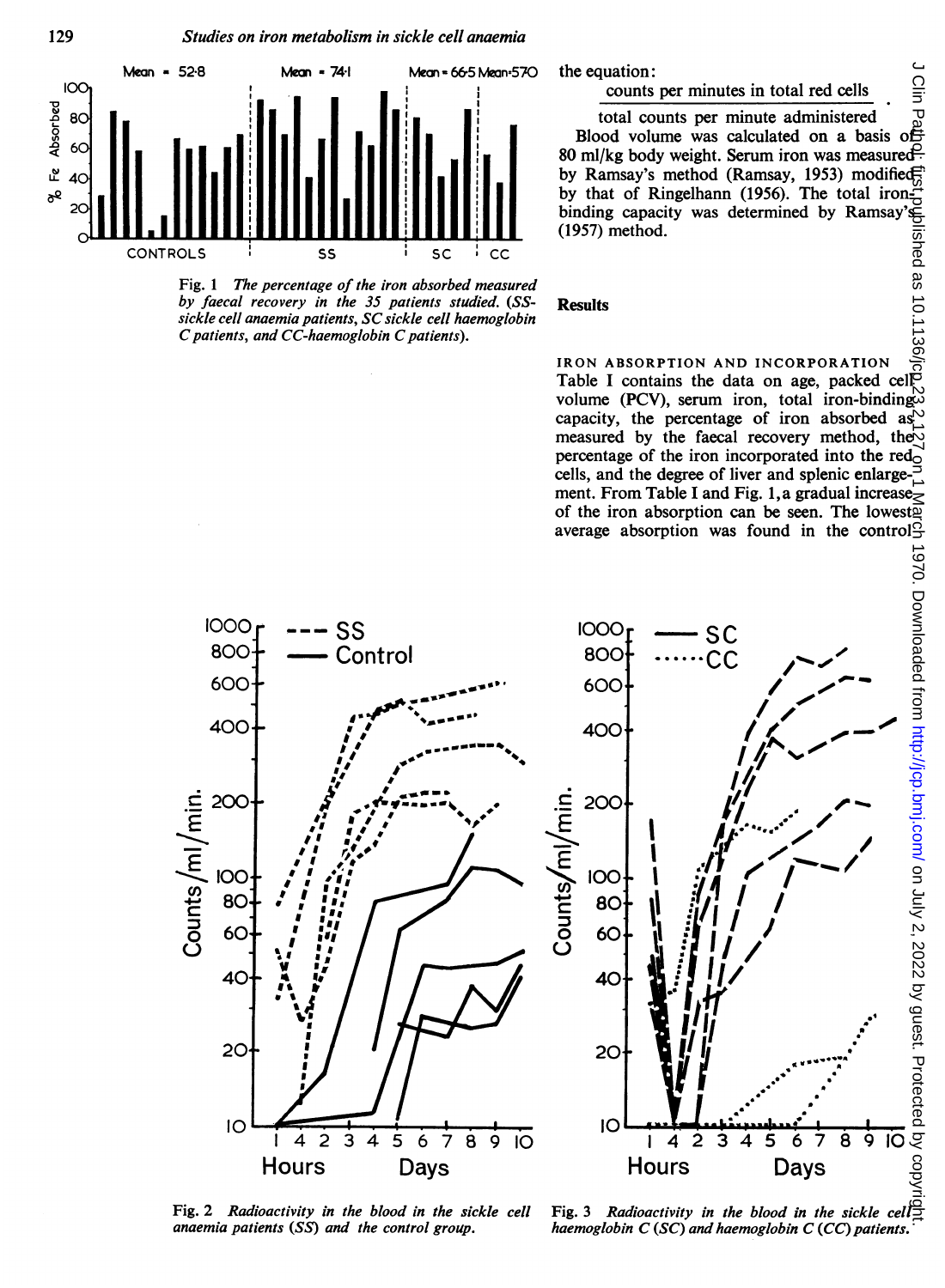group,  $52.8\%$  (4.9-85.1), a slightly higher absorption in patients with haemoglobin C disease, 57%, an even higher absorption in the sickle cell haemoglobin C group,  $66.5\frac{9}{6}(42.2-86.4)$ , and the highest absorption in the sickle cell anaemia patients,  $74\frac{9}{6}$  (27.2-94.5). There was a very large scatter around the mean in all four groups and the values were not statistically significant.

The average percentage of the iron incorporated into the red cells was lowest in the control group and highest in the sickle cell anaemia patients (Figures 2 and 3). The quantity of iron in the red cells was less than the values found by the faecal recovery of unabsorbed iron.

#### BODY COUNTS

The counting rates in all four groups were highest over the bone marrow four hours after the ingestion of iron, except in two control individuals and one patient with sickle cell haemoglobin C disease in whom there was a further increase on the second day (Figure 4). Except in these three patients, values on the second day were lower and the decline in radioactivity was continuous. However, in the sickle cell anaemia and sickle cell haemoglobin C groups the decline was less steep than in the other two groups. Between the eighth and tenth days, the percentage of radioiron in the marrow of the sickle cell anaemia $\frac{O}{\epsilon}$ patients was slightly higher (the mean being about $\vec{\tau}$  $40\%$ ) than in the sickle cell haemoglobin  $C<sub>2</sub>$ group (30%) and the haemoglobin C group  $(20\%)$ .

Measurements over the spleen four hours after. the iron intake in all four groups showed lower counting rates than over the marrow, except in $\overline{\sigma}$ two control individuals and in two patients with  $\overline{p}$ sickle cell haemoglobin C disease. In the following days (Fig. 5), the radioactivity in the control group fell swiftly, except in one case. In the patients with sickle cell haemoglobin C disease, and haemoglobin C disease the decline was, with  $\overline{ }$ one or two exceptions, slower. As a group the sickle cell anaemia patients showed a fairly uniform behaviour; in five out of seven thereowere only slight changes over the spleen.

In the control group, radioactivity over the liver declined from the fourth hour onwards. until the fourth and fifth days then, after remaining? at the same level for a time, it started to rise again on the seventh and eighth days (Fig. 6) $\leq$ showing a triphasic shallow U-shaped curve. In the sickle cell haemoglobin C group, in fourpatients there was no appreciable change. In one case (case 3), after a sharp fall, the values re $\tilde{\circ}$ 





Fig. 4 Surface body counts<sup>1</sup> over the bone marrow. Fig. 5 Surface body counts over the spleen.

<sup>1</sup>In figures 4-8 the values of the count are given in the percentage of bone marrow uptake at four hours. The counts for each group are identified as follows: the control group (a), the sickle cell anaemia group (b), the sickle cell haemoglobin C group (c), and the haemoglobin C group (d).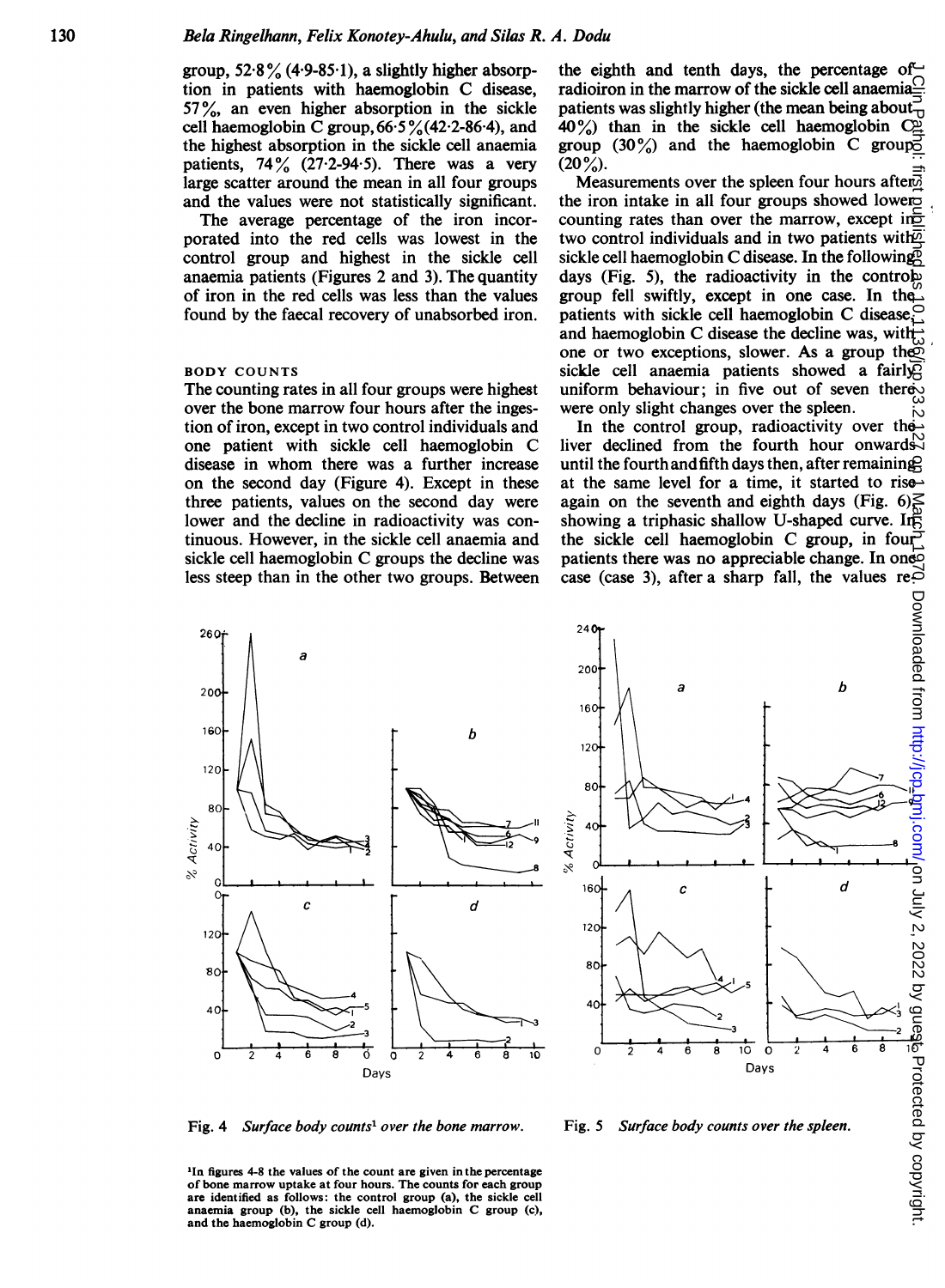

Fig. 6 Surface body counts over the liver.

mained at a low level. There was no change in the haemoglobin C group after <sup>a</sup> slight decrease. In the sickle cell anaemia patients, there was no decline after four hours and in five out of seven cases a definite rise began on the second day.

Although there were large individual variations in each group, it seemed that the splenic and liver uptake (calculated from the heart/spleen and

| Case No.                  | Heart/Spleen                    | Heart/Liver | <b>Remarks</b>    |
|---------------------------|---------------------------------|-------------|-------------------|
| Control group             |                                 |             |                   |
| 1                         | 0.36                            | 0.53        |                   |
| $\frac{2}{3}$             | 0.19                            | 0.49        |                   |
|                           | 0.44                            | 0.26        |                   |
| 4                         | 0.67                            | 0.78        |                   |
| Mean                      | 0.42                            | 0.52        |                   |
| Sickle cell anaemia group |                                 |             |                   |
| 1                         | 0.81                            | 0.76        | Liver $+$         |
| 6                         | 0.58                            | $1 - 00$    |                   |
| 7                         | 0.96                            | 0.88        |                   |
| 8                         | 0.44                            | 0.67        | Spleen $++++$     |
| 9                         | 1.58                            | 0.94        | Spleen $++$       |
| 11                        | 0.76                            | 0.67        |                   |
| 12                        | 0.70                            | 0.72        |                   |
| Mean                      | 0.83                            | 0.80        |                   |
|                           | Sickle cell haemoglobin C group |             |                   |
| 1                         | 0.76                            | 0.77        |                   |
| 2                         | 0.32                            | 0.56        |                   |
| 3                         | 0.06                            | 0.15        | Spleen $++$ + $+$ |
| 4                         | 0.23                            | 0.25        |                   |
| 5                         | 0.62                            | 0.90        |                   |
| Mean                      | 0.40                            | 0.53        |                   |
| Haemoglobin C group       |                                 |             |                   |
| 1                         | 0.67                            | 0.83        | Spleen $++$       |
| $\overline{\mathbf{c}}$   | 0.21                            | 0.54        | Spleen $++$       |
| 3                         | 0.27                            | 0.55        | Spleen $++$       |
| Mean                      | 0.38                            | 0.64        |                   |

Table II Heart/spleen and heart/liver ratio counts (per minute, at four hours)

Fig. 7 Surface body counts over the heart.

heart/liver ratios) was lowest in the sickle cell anaemia group in the fourth hour after the iron intake (Table II).

Only slight changes in the counting rate over the heart (Fig. 7) occurred in the control group on the seventh and eighth days, when there was a small rise. Similarly, there was no change over  $\overline{S}$ the heart in the haemoglobin C patients. However,  $\leq$ a fairly steep rise in the counting rate appeared  $\overline{5}$ in the sickle cell haemoglobin C and sickle cell  $\frac{8}{9}$ anaemia groups after the second and third days; the values reached as high as 70 to 100% above  $\frac{1}{0}$ the initial counting rate and a plateau was formed  $\exists$ between the third and fourth days.

Figure 8 shows one illustrative case of each of  $\frac{1}{2}$ the four groups showing the distribution of iron $\frac{1}{\Omega}$ in the body measured by surface body counting.  $\frac{6}{5}$ 

**Discussion** 

# CHOICE OF METHOD AND PROBLEMS OF TECHNIQUE Discussion<br>
Discussion<br>
CHOICE OF METHOD AND PROBLEMS OF<br>
TECHNIQUE<br>
The recovery of ingested and unabsorbed  $\frac{10}{10}$

radioiron in stools as a technique for measuring  $\frac{1}{\sigma}$ iron absorption (Dubach et al, 1948; Bothwell, Mallett, Oliver, and Smith, 1955; Chodos, Ross,  $\frac{6}{9}$ Apt, Pollycove, and Halkett, 1957; Bonnet,  $\frac{3}{4}$ Hagedorn, and Owen, 1960) has been criticized,  $\frac{1}{10}$ because discrepancies were found between this  $\vec{o}$ and the two other isotope methods, whole body counting and double isotope technique (Pitcher,  $\overline{\phi}$ ) Williams, Parsonson, and Williams, 1965; Lunn, Richmond, Simpson, Leask, and Toghill, 1967; Heinrich and Bartels, 1967). The divergencies are $\frac{3}{2}$ mainly due to inadequate faecal collection. Although this point is worth considering, the other two isotope methods also have their critics. $\pm$ (Giblett, Coleman, Pirzio-Biroli, Donohue,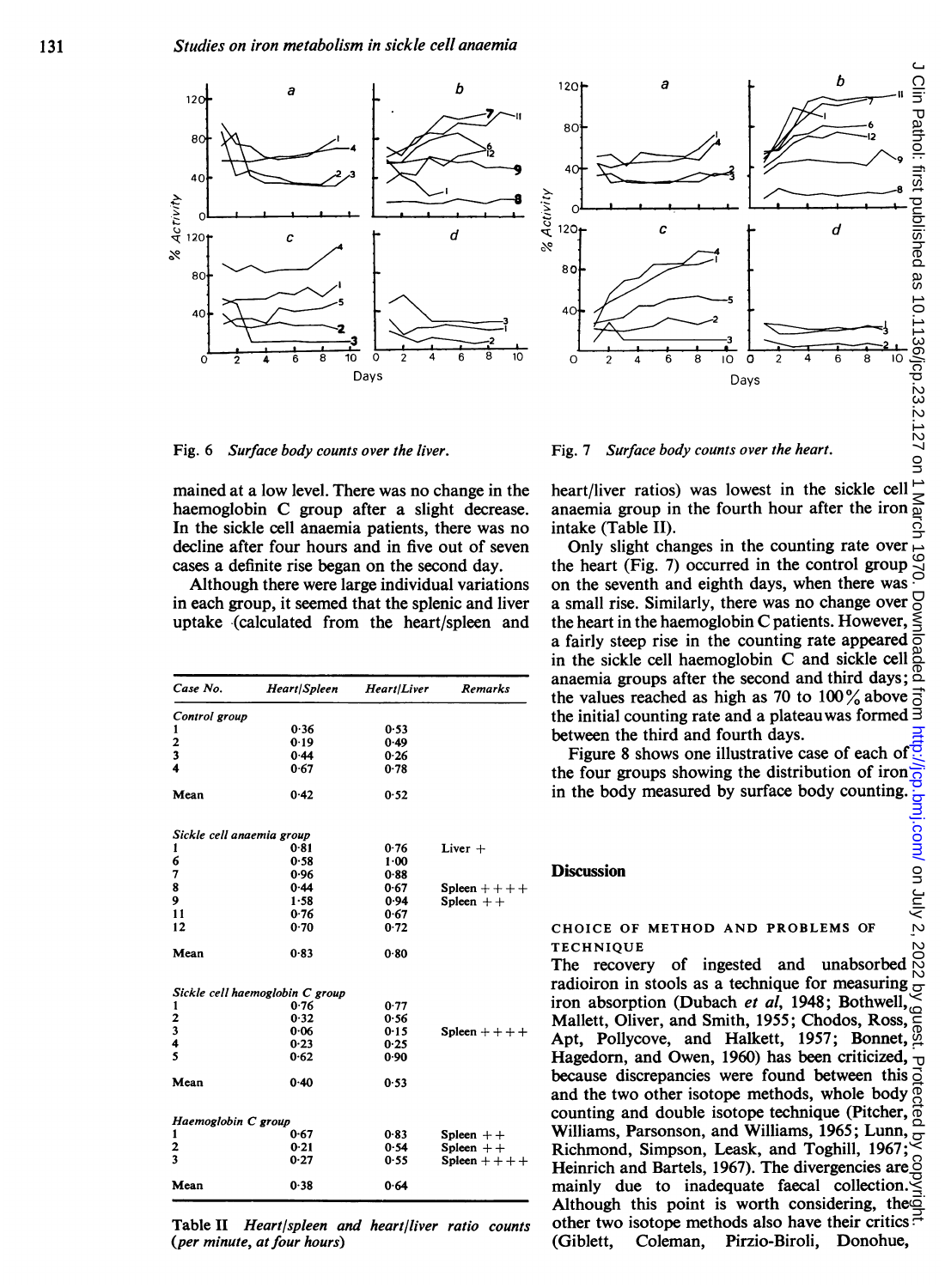

Fig. 8 An illustrative case of surface body counts in one patient from each of the four groups.

Motulsky, and Finch, 1956; Schiffer, Price, Cuttner, Cohn, and Cronkite, 1964; Pollack, Balcerzak, and Crosby, 1966). In patients with fluctuating increased erythrocyte production and destruction, the measurement of unabsorbed iron probably offers more advantages than those obtained by incorporation of radioiron into the red cells (Erlandson et al, 1962), provided that the collection of faeces and the technique of counting are good. As we were first interested in the differences of iron absorption in the four groups of  $\cap$ patients, we thought that this method would yield  $\overline{5}$ useful data for comparison within the groups. $_{\omega}^{\square}$ The advantage of the use of a large volume liquid  $\overline{5}$ scintillation counter for measuring unabsorbed $\equiv$ iron in stools has been mentioned.

IRON ABSORPTION AND THE APPEARANCE lishec OF THE RADIOIRON IN THE CIRCULATING BLOOD

Table III contains the normal values for iron<sup> $\bar{\omega}$ </sup> absorption found by various authors using radio- $\vec{\circ}$ isotope methods.

Compared with these data our controls have high absorption values. In tropical zones, iron deficiency does not only affect the vulnerable. population groups, females at the reproductive $\ddot{\omega}$ age, and especially pregnant women, but also<sup>1</sup>. adult men who are usually regarded as not vulnerable. In an agricultural population living in a tropical zone Layrisse (1966) found iron absorption as high as  $60\%$ , and this was not related to anaemia. He concluded that iron deficiency exists in practically all the subjects  $\overleftrightarrow{S}$ studied by him. Foy (1962) thinks that hookworm is the main cause of iron deficiency in the tropics, but in addition, tropical dietaries are very rich in phytates and phosphates which, when combined with iron, reduce its absorption. It is still not clearwhether an increased loss of iron through  $ex_{\mathcal{D}}^{\mathcal{Q}}$ cessive sweating could be a source of negative iron balance (Mitchell and Hamilton, 1949; Dubach, Moore, and Callender, 1955; Hussain and Patwardhan, 1959; Coltman and Rowe, 1966). Ethnic differences in distribution of glands pro $\frac{3}{2}$ ducing apocrine and exocrine sweat might play a role in the variance of iron content of the swea $\overline{B}$ (Foy, 1962).

| No. of Cases            | Sex <sup>1</sup> | Percentage of Iron Absorbed |               | <b>Technique</b>         | Author(s)                        |       |
|-------------------------|------------------|-----------------------------|---------------|--------------------------|----------------------------------|-------|
|                         |                  | Average                     | Range         |                          |                                  |       |
| 8                       |                  | 14.6                        | $2 - 21$      | Faecal recovery          | Dubach et al (1948)              |       |
| 8                       | м                | 39.8                        | 17-69         | Faecal recovery          | Bothwell et al (1955)            |       |
| $\overline{\mathbf{c}}$ | F                | 23                          | 18-28         |                          |                                  |       |
| 22                      | м                | 40                          | 14-62         | Faeca! recovery          | Bonnet et al (1960)              |       |
| 19                      | F                | 62                          | 36-75         |                          |                                  |       |
| 24                      | M                | 4.7                         | $0.2 - 10$    | Whole body counting      | Hoek and Conrad (1961)           | ဠ     |
|                         | F                | 4.0                         |               |                          |                                  |       |
| 4                       | ?                | 16.2                        | $5 - 27$      | Faecal recovery          | Erlandson et al (1962)           | က္တ   |
| 10                      | M                | 15.9                        | $5.7 - 24.7$  | Whole body counting      | Price, Cohn, Wasserman,          |       |
|                         |                  |                             |               |                          | Reizenstein, and Cronkite (1962) |       |
| 3                       | $F^+$            |                             |               |                          |                                  |       |
| 9                       | м                | 9.7                         | $4 - 20$      | Whole body counting      | Deller (1965)                    |       |
|                         | F                |                             |               |                          |                                  |       |
| 25                      | м                | 4.1                         | $1 - 13$      |                          |                                  |       |
| 13                      | F                | 6.5                         | $1 - 11$      | Double isotope           | Pitcher et al (1965)             |       |
| 10                      | F                | 22.9                        | $10.9 - 37.2$ | Double isotope           | Haurani, Green, and Young (1965) |       |
| 108                     | м                | $18 - 7$                    | $4 - 35$      |                          |                                  |       |
| 40                      | F                | 31.5                        | 16-44         | Whole body counting      | Heinrich and Bartels (1967)      |       |
| 3                       | M                | 31                          | 20-47         | Faecal recovery combined | Boender, Mulder, Ploem,          | copyr |
|                         |                  |                             |               | with <sup>131</sup> Ba   | de Wael, and Verloop (1967)      |       |

Table III Various techniques marked for noting iron absorption 'Children are marked '?', +' signifies postmenopausal.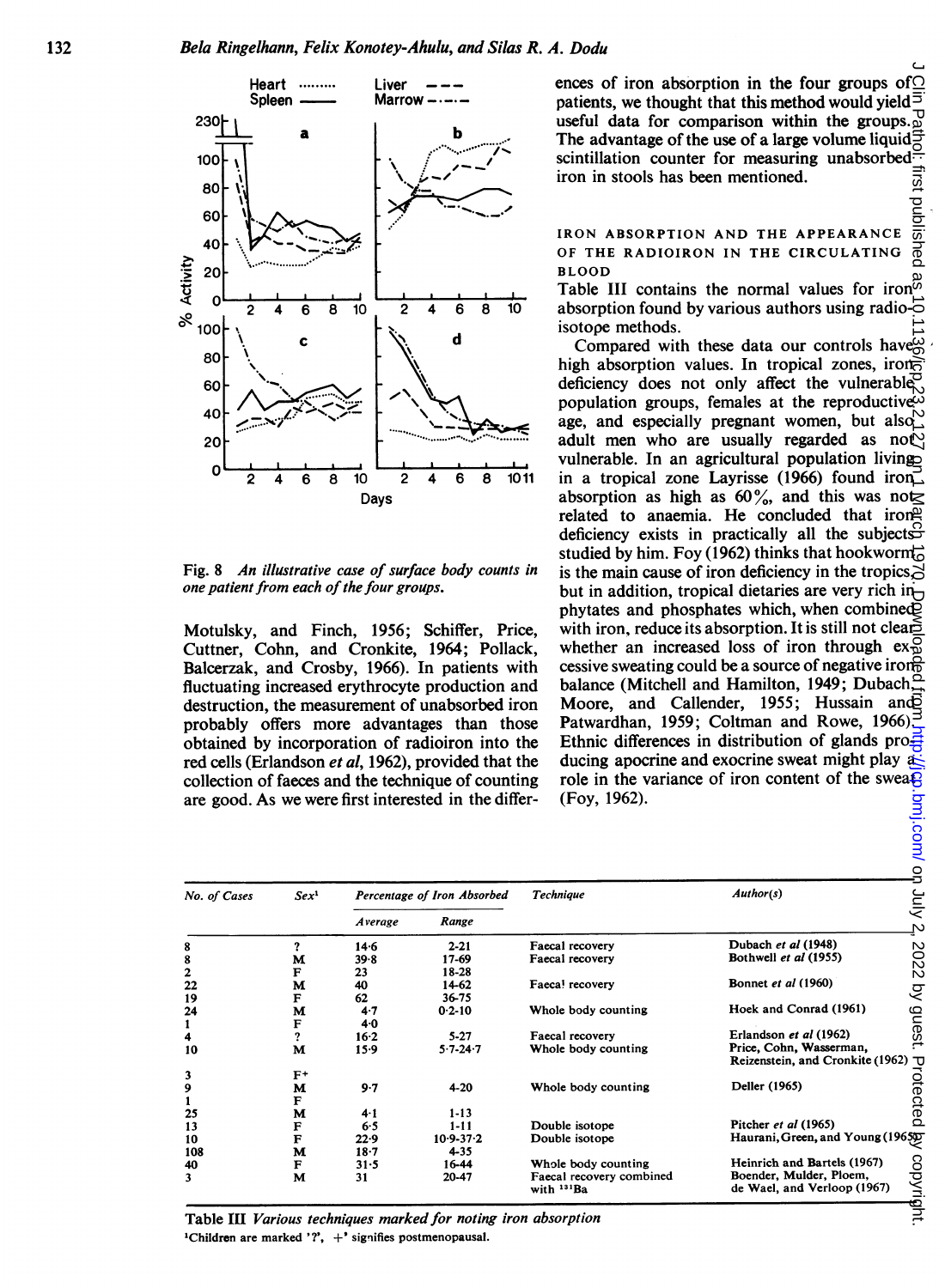The appearance of radioactivity in the plasma during iron absorption cannot be directly related to the quantity of iron absorbed (Bothwell et al, 1955), because the level in the plasma depends principally on three components, the influx from the gut to the intestinal cells, release from those cells to the plasma, and the removal from the blood by storage organs. A fourth regulating factor, the unsaturated iron-binding capacity, also participates. The radioiron absorption curve is, however, the only technique currently available which characterizes the movement of the absorbed iron from the mucosal cell into the plasma. The increase of radioactivity in the sickle cell anaemia and sickle cell haemoglobin C patients is very rapid compared with the increase in the control and haemoglobin C groups. In the sickle cell anaemia group, there is also a fairly rapid utilization of iron in the haemoglobin synthesis. In the sickle cell haemoglobin C patients utilization is less rapid but is higher than in the haemoglobin C and control groups. The iron incorporated into the total red cell volume was also highest in the sickle cell anaemia patients, the three other groups showing diminishing values, with the haemoglobin C group lying between the sickle cell haemoglobin C group (higher) and the control group (lower). There was no correlation between percentage absorption measured from the faeces and the incorporated iron, calculated from the total red cell volume. In haemolytic anaemia, the patient may absorb more iron than can be recovered in the peripheral blood, because the haemoglobin is being removed from the circulation at a rapid rate (Dubach et al, 1948). Ineffective erythropoiesis, with the reutilization of iron liberated from the non-viable new red cells in the marrow, may also lessen the amount of radioiron recovered in the red cells.

Another factor might be the iron deficiency prevalent in tropical countries. The serum iron and total iron-binding capacity did not indicate iron deficiency in any of our four groups. Nevertheless an inverse correlation between the iron absorption and the PCV value was found, the iron absorption being highest where the PCV was lowest; increased iron aborption was therefore correlated with the intensity of the anaemia.

DISTRIBUTION OF IRON IN THE MARROW, LIVER, SPLEEN, AND HEART

Previously this was usually studied in haemoglobinopathies during iron-kinetic studies, following the intravenous injection of radioactive iron (Dubach et al, 1948; Erlandson et al, 1962; McCurdy, 1962; Malamos et al, 1963; Movitt et al, 1963; Movitt et al, 1964). Walsh, Cantrill, and Sanford (1963), in rats, found a slight difference in the distribution of deposits of iron depending on the route of administration. As yet, there is no indication that in man such a difference exists. In our sickle cell anaemia patients, the radioactivity  $\overline{\overline{C}}$  in the bone marrow declined slowly because there  $\overline{\overline{C}}$ in the bone marrow declined slowly because there was a very active and persistent marrow hyperfunction combined with ineffective erythropoiesis. In sickle cell haemoglobin C patients, the uptake  $\leq$ and release into the marrow was intermediate between the normal and the sickle cell anaemia  $\vec{\Omega}$ patients; and in the haemoglobin C group, bone  $\mathbb{Z}$ marrow activity was similar to that in the control  $\frac{1}{2}$ group.

The splenic counts indicated that the spleen had  $^{\circ}$ a storage function in the control individuals on g the first and second days. In the sickle cell anaemia patients, there were no changes of radioactivity over the spleen, most probably because it had lost this temporary storage function. The spleen in sickle cell haemoglobin  $C\overline{S}$ patients seemed to have a more active role in  $\frac{1}{6}$ storage. In our haemoglobin C group, we found a  $\overline{\omega}$ less characteristically slow decline of the radio- $\frac{1}{6}$ iron content over the enlarged spleen.

In our sickle cell anaemia patients, the liver 9 uptake showed a different pattern from that of  $\triangle$ the controls. We think that the increasing radio- $\mathbb{R}$ iron content of the liver in patients with sickle cell  $\overline{G}$ anaemia and sickle cell haemoglobin C disease at the early stage does not mean that iron is  $\mathcal{Q}$ deposited in the liver, but is a reflection of the  $\Im$ high concentration of radioactivity in the cir- $\overline{Q}$ culating blood. The lack of correlation between  $\leq$ spleen and heart could be attributed to the  $\frac{3}{6}$ diminished splenic blood flow ('physiological  $\frac{\delta}{\Delta}$ splenectomy') which occurs in sickle cell anaemia  $\frac{\alpha}{2}$ patients in consequence of frequent splenic $\vec{a}$ haemorrhages and subsequent fibrosis. Presumably, this is also the reason for the low  $\equiv$ initial uptake of iron indicated by the heart/ $\overline{6}$ spleen ratio (Table II). Some diminution of the splenic blood flow could also be seen in the sickle<sup> $\ddot{\circ}$ </sup> cell haemoglobin C patients. on Handi: Inst published as 10.1136/jcp.23.2.127 on 1 March 1970. Downloaded from <http://jcp.bmj.com/> On July 2, 2022 by guest Protected by copyright.

Our study shows that although there are common characteristics of iron metabolism in each $\frac{8}{3}$ group, there are also individual variations so that individual curves may resemble the pattern of another group more closely than that typical of the diagnosis. ن,

w<br>  $\bigotimes_{N=0}^{N=0}$ <br>We are grateful to Mr E. A. Badoe for giving usp permission to study some of his patients ando Dr H. Miller, Regional Physics Department,  $\overline{6}$ Sheffield, for his advice and criticism. This<sup>22</sup> work was supported by a research grant from the International Atomic Energy Agency.

#### References

- Exercises<br>Boender, C. A., Mulder, E., Ploem, J. E., de Wael, J., and Verloop,<br>M. (1967). Jron, absorption, and retention in many M. C. (1967). Iron absorption and retention in man. Nature (Lond.), 213, 1236-1237.
- Bonnet, J. D., Hagedorn, A. B., and Owen, C. A. (1960).  $A<sub>2</sub>$ quantitative method for measuring the gastrointestinal absorption of iron. Blood, 15, 36-44.